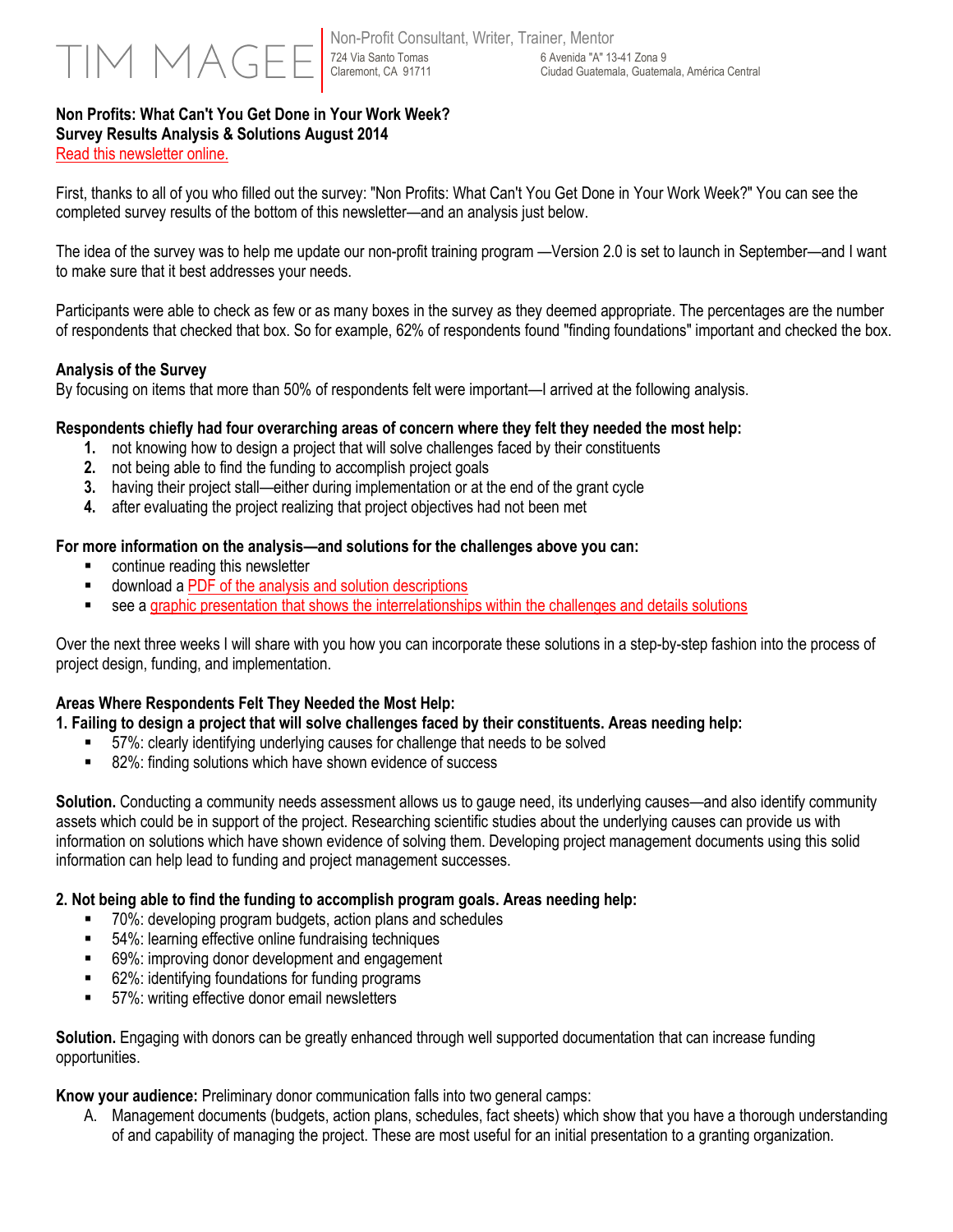Non-Profit Consultant, Writer, Trainer, Mentor 724 Via Santo Tomas Claremont, CA 91711 6 Avenida 'A' 13-41 Zona 9 Ciudad Guatemala, Guatemala, América Central

B. Compelling stories that show the human side of your community and captures the donor's heart and imagination. These are most useful for connecting with individual donors (individuals provide more than 70% of all non-profit funding in the US). These are typically a regular, scheduled communication such as a newsletter.

#### **3. Having their projects stall—either during implementation or at the end of the grant cycle. Areas needing help:**

- 60%: challenges in organizational management
- 65%: challenges with project/program management
- 64%: finding time to get everything done
- 60%: prioritizing and delegating

**Solution.** Planning, planning, planning. Conducting a needs assessment at the inception of an idea for a project allows you to identify underlying causes that need to be solved. Asking a community for their perception of their need begins building ownership within your constituent community for project sustainability.

**Continuation:** This ownership can lead to community support of project outcomes for the long term—even after the end of the grant cycle.

Developing solid project management and presentation documents means that 12 months from now, when the funding arrives, the team will know what to do. Developing modifiable templates for these management and presentation documents can reduce the time that you need for writing them. A well thought out set of these templates will also make it easier for you to delegate their production.

#### **4. After evaluating the project realizing that project objectives had not been met. Areas needing help:**

- 93%: project evaluations
- 48%: final reports

**Solution.** Including a simple monitoring and evaluation plan in your initial management documents means that upon completion of the project you're not going to need to determine what to evaluate. It also means that for a midterm evaluation, you can see if there are problems that can be nipped in the bud before project completion.

This is another example of how to find time to get everything done: standardized templates which include a monitoring and evaluation plan will reduce time necessary for designing a new one for each project—and will reduce the time for performing the evaluation at project's end. It also means that transparent communication with donors will be quicker to develop and be professionally articulated.

#### **In summary:**

A well-designed project will take organizational mission and community need, and focus on solving underlying causes using evidencebased best practices. This in turn will lead to well developed project management documents. These will increase your opportunities for project funding—and project management successes.

Including a simple monitoring and evaluation plan will help lead to greater successes in meeting project objectives. Developing community ownership in the project will lead to a greater chance of long-term continuation and sustainability of positive outcomes.

All of these tools will provide the resources for developing end-of-project donor communications that will help in securing future funding—and will provide staff with lessons learned for improving the next project design cycle.

**One concern.** My single concern from the survey is that only 14% of respondents felt that it was important to determine if their community could be part of the solution. This is scary. What happens when funding ends at the completion of the grant cycle? Community ownership in a project can, if well planned, lead to the sustained continuation of positive outcomes through their sense of ownership and support.

Please follow this link to see an interactive graphic of these concepts [and to download a PDF of this newsletter.](http://www.timmagee.net/blog/2014/8/19/non-profit-survey-results-getting-the-job-done-1.html)

Over the next three weeks I will share with you how you can incorporate these solutions in a step-by-step fashion into the process of project design, funding, and implementation.